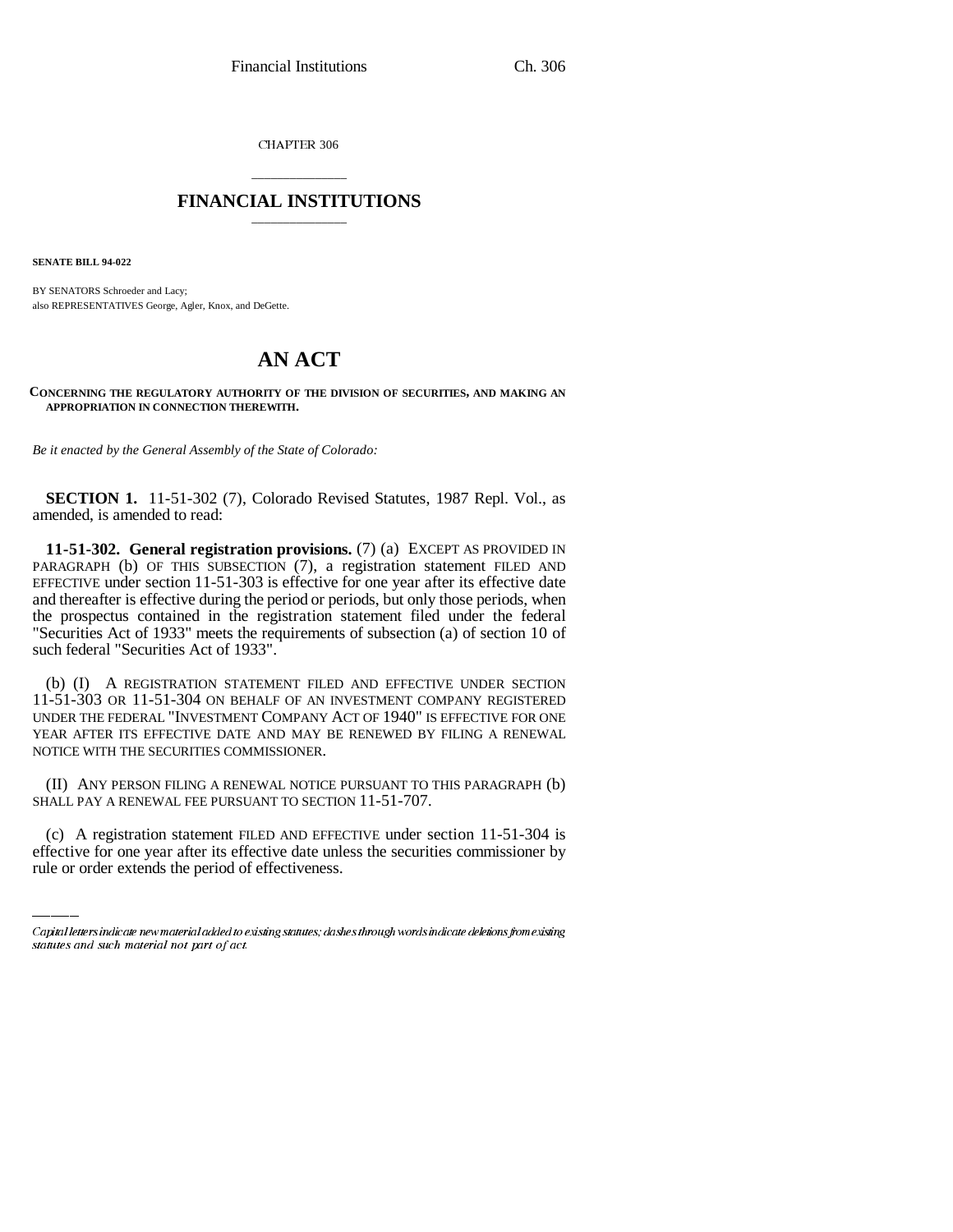(d) A registration statement EFFECTIVE under section 11-51-303 or 11-51-304 may be terminated or withdrawn upon the request of the issuer or the person who filed the registration statement and with the consent of the securities commissioner.

(e) All outstanding securities of the same class as a registered security are considered to be registered for the purpose of a nonissuer transaction or series of transactions while the registration statement is effective.

**SECTION 2.** 11-51-306 (2), Colorado Revised Statutes, 1987 Repl. Vol., as amended, is amended to read:

**11-51-306. Denial, suspension, or revocation of registration.** (2) The securities commissioner may, by summary order under section 11-51-606 (2) SECTION 11-51-606 (3) (a), summarily postpone or suspend the effectiveness of a registration statement pending final determination of any proceeding under this section.

**SECTION 3.** 11-51-310 (1) (b), Colorado Revised Statutes, 1987 Repl. Vol., as amended, is amended to read:

**11-51-310. Denial or revocation of exemptions.** (1) (b) The securities commissioner may, by summary order under section  $11-51-606$  (2) SECTION 11-51-606 (3) (b), summarily suspend the exemption specified in section 11-51-307 (1) (g) as to a specific security or issuer pending final determination of any proceeding under this subsection (1).

**SECTION 4.** 11-51-410 (1) (d) and (1) (f) (I), Colorado Revised Statutes, 1987 Repl. Vol., as amended, are amended, and the said 11-51-410 is further amended BY THE ADDITION OF A NEW SUBSECTION, to read:

**11-51-410. Denial, suspension, or revocation.** (1) The securities commissioner may by order deny an application for a license, suspend or revoke a license, censure a licensed person, limit or impose conditions on the securities activities that a licensed person may conduct in this state, and bar a person from association with any licensed broker-dealer in the conduct of its business in this state in such capacities and for such period as the order specifies. These sanctions may be imposed only if the securities commissioner makes a finding, in addition to the findings required by section 11-51-704 (2), that the applicant or licensed person or, in the case of a broker-dealer, a partner, officer, director, person occupying a similar status or performing similar functions, or person directly or indirectly controlling the broker-dealer:

(d) Has been found in a final decree IS SUBJECT TO A TEMPORARY OR PERMANENT INJUNCTION issued by a court of competent jurisdiction within the past five years, in an action instituted by the securities commissioner, the securities agency or administrator of another state or a Canadian province or territory FOREIGN JURISDICTION, the securities and exchange commission, or the commodity futures trading commission, to have violated FOR VIOLATING any securities registration or broker-dealer or similar license requirement in any federal, state, or provincial FOREIGN law or to have engaged FOR ENGAGING in fraudulent conduct;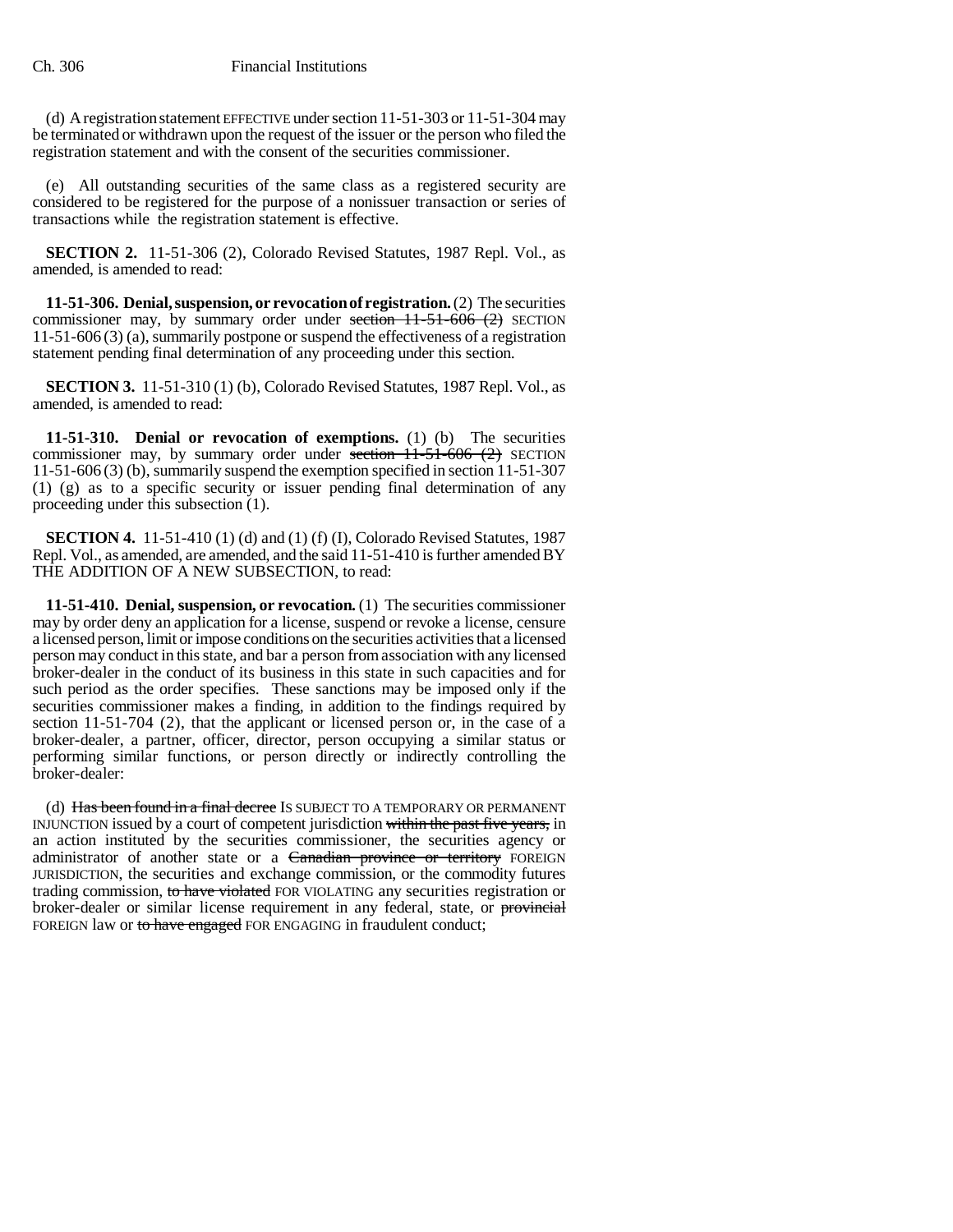(f) Is currently the subject of any of the following orders issued within the past five years:

(I) An order by the securities agency or administrator of another state or a Canadian province or territory FOREIGN JURISDICTION, entered after notice and opportunity for hearing and based upon fraudulent conduct, denying or revoking the person's license as a broker-dealer, sales representative, or investment adviser, or the substantial equivalent of those terms, or suspending or barring the right of the person to be associated with a broker-dealer.

(4) THE SECURITIES COMMISSIONER MAY SUSPEND THE LICENSE OF A LICENSEE PURSUANT TO A SUMMARY ORDER ISSUED UNDER SECTION 11-51-606 (4) AND SUCH ORDER SHALL BE VALID PENDING A FINAL DETERMINATION IN ANY PROCEEDING BROUGHT PURSUANT TO THIS SECTION SUBJECT TO ANY MODIFICATION MADE TO SUCH ORDER UNDER SECTION 11-51-606 (4) (c).

**SECTION 5.** 11-51-601 (5), Colorado Revised Statutes, 1987 Repl. Vol., as amended, is amended to read:

**11-51-601. Investigations and subpoenas.** (5) (a) Information in the possession of, filed with, or obtained by the securities commissioner in connection with a private investigation under this section shall be confidential. No such information may be disclosed by the securities commissioner or any of the officers or employees of the division of securities except after authorization in writing by the securities commissioner or any designee of such commissioner that disclosure of information in the case is UNLESS necessary or appropriate in connection with a particular investigation or proceeding under this article or for any law enforcement purpose. The absence of written authorization pursuant to this subsection (5) shall not be proof of the lack of authorization in fact and shall not constitute grounds for the exclusion of any such information as evidence in any proceeding.

(b) AS IT RELATES SOLELY TO THE PRESERVATION OF THE CONFIDENTIALITY OF DOCUMENTS AND OTHER INFORMATION OBTAINED BY THE SECURITIES COMMISSIONER OR ANY OFFICER OR EMPLOYEE OF THE DIVISION OF SECURITIES PURSUANT TO THIS SECTION, THE DIVISION OF SECURITIES SHALL BE CONSTRUED AS A CRIMINAL JUSTICE AGENCY AS DEFINED IN SECTION 24-72-302 (3), C.R.S., AND SUCH DOCUMENTS AND OTHER INFORMATION SHALL BE TREATED AS CRIMINAL JUSTICE RECORDS AS DEFINED IN SECTION 24-72-302 (4), C.R.S.

(c) EXCEPT AS SET FORTH IN THIS SUBSECTION (5), no provision of this article either creates or derogates from any privilege which exists at common law or otherwise when documentary or other evidence is sought under a subpoena directed to the securities commissioner or any of the officers or employees of the division of securities.

**SECTION 6.** 11-51-604, Colorado Revised Statutes, 1987 Repl. Vol., as amended, is amended BY THE ADDITION OF A NEW SUBSECTION to read:

**11-51-604. Civil liabilities.** (14) IN THE CASE OF A WILLFUL VIOLATION OF OR A WILLFUL REFUSAL TO COMPLY WITH OR OBEY AN ORDER ISSUED BY THE SECURITIES COMMISSIONER TO ANY PERSON PURSUANT TO SECTION 11-51-410 OR 11-51-606, THE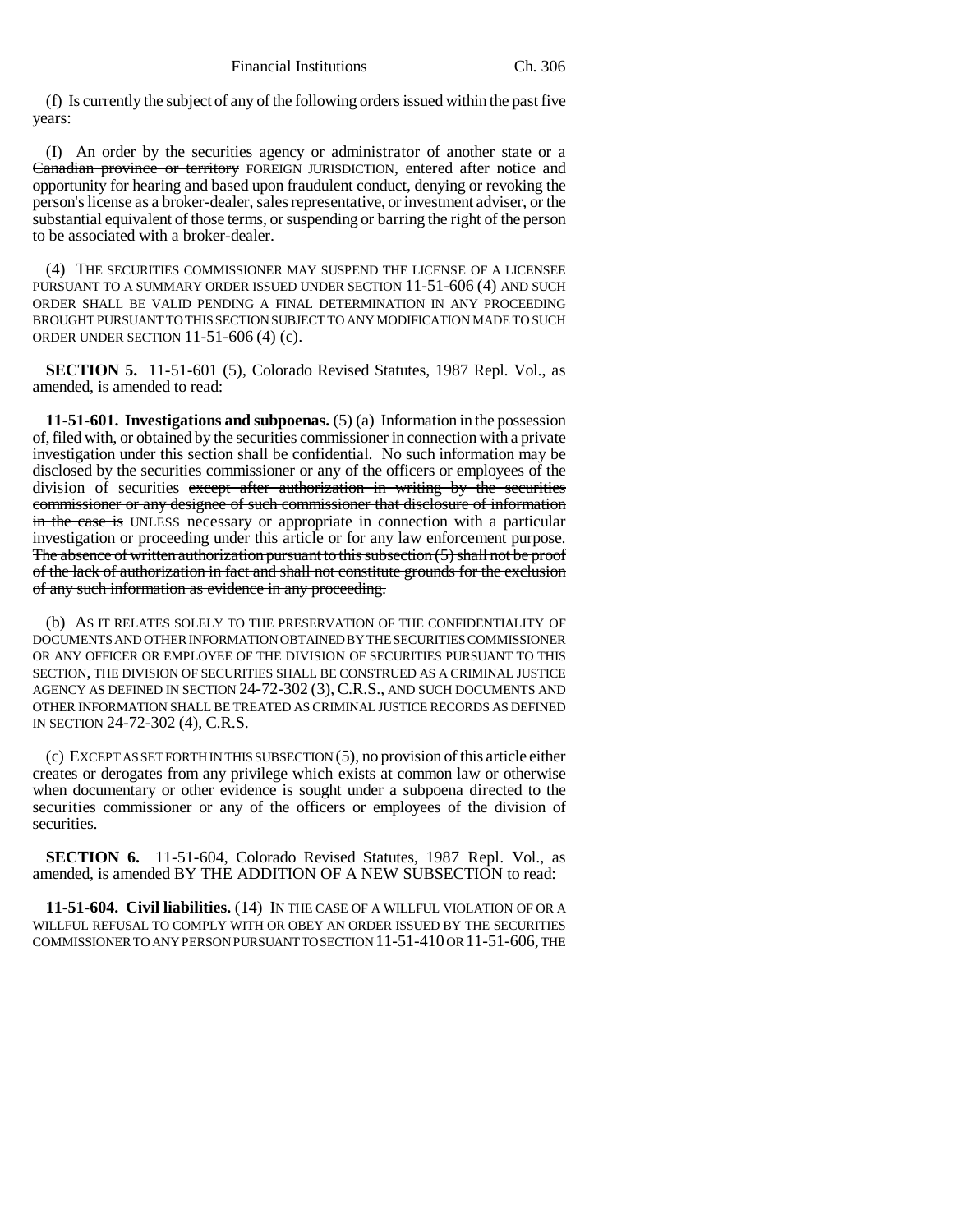#### Ch. 306 Financial Institutions

DISTRICT COURT OF THE CITY AND COUNTY OF DENVER, UPON APPLICATION BY THE SECURITIES COMMISSIONER, MAY ISSUE TO THE PERSON AN ORDER REQUIRING THAT PERSON TO APPEAR BEFORE THE COURT REGARDING SUCH VIOLATION OR REFUSAL. IF THE SECURITIES COMMISSIONER ESTABLISHES BY A PREPONDERANCE OF THE EVIDENCE THAT THE PERSON WILLFULLY VIOLATED OR WILLFULLY REFUSED TO COMPLY WITH OR OBEY THE ORDER, THE COURT MAY IMPOSE LEGAL AND EQUITABLE SANCTIONS AS ARE AVAILABLE TO THE COURT IN THE CASE OF CONTEMPT OF COURT AND AS THE COURT DEEMS APPROPRIATE UPON SUCH PERSON.

**SECTION 7.** 11-51-606, Colorado Revised Statutes, 1987 Repl. Vol., as amended, is amended to read:

**11-51-606. Conduct of proceedings - consent orders - summary orders issued by securities commissioner.** (1) Any administrative proceeding under this article shall be conducted pursuant to the provisions of section SECTIONS 24-4-104 AND 24-4-105, C.R.S.; EXCEPT THAT SECTION 24-4-104 (3), C.R.S., SHALL NOT APPLY TO ANY PROCEEDING CONDUCTED PURSUANT TO THIS ARTICLE. EXCEPT AS SPECIFIED IN PARAGRAPH (e) OF SUBSECTION (3) OF THIS SECTION, the securities commissioner shall refer the conduct of all hearings to an administrative law judge appointed pursuant to part 10 of article 30 of title 24, C.R.S. Every hearing in an administrative proceeding shall be public unless the securities commissioner, in the securities commissioner's discretion, grants a request joined in by all the respondents that the hearing be conducted privately.

(2) No summary order may be entered under section 11-51-306 (2) or section  $11-51-310(1)(b)$  unless the securities commissioner finds, in addition to the findings required under section  $11-51-704$  (2), that immediate issuance of the order is imperatively necessary for the protection of investors. A summary order is effective when entered and shall be accompanied by a brief statement of findings of fact and conclusions of law. Upon the entry of a summary order, the securities commissioner shall promptly notify each person against whom it has been entered of its entry and the reasons therefor by providing to each such person at their last known mailing address a copy of the order and the accompanying findings of fact and conclusions of law. Within twenty-one calendar days from the entry of the order, any person against whom the order was entered may make a written request of the securities commissioner that the matter be set for a hearing. Within two business days of the receipt of the written request, the securities commissioner shall refer the matter to an administrative law judge for expedited hearing. If no request is received by the securities commissioner within twenty-one calendar days from the entry of the order, the order shall be final. (a) WHENEVER IT APPEARS TO THE SECURITIES COMMISSIONER, BASED UPON SUFFICIENT EVIDENCE PRESENTED TO THE SECURITIES COMMISSIONER IN A STIPULATION BETWEEN AN OFFICER OR EMPLOYEE OF THE DIVISION OF SECURITIES AND ANY PERSON, THAT SUCH PERSON HAS ENGAGED IN OR IS ABOUT TO ENGAGE IN ANY ACT OR PRACTICE CONSTITUTING A VIOLATION OF ANY PROVISION OF THIS ARTICLE, ANY RULE PROMULGATED PURSUANT TO THIS ARTICLE OR ANY ORDER ISSUED UNDER THIS ARTICLE, OR ANY ACT OR PRACTICE CONSTITUTING GROUNDS FOR ADMINISTRATIVE SANCTION UNDER THIS ARTICLE, THE SECURITIES COMMISSIONER MAY ISSUE A CONSENT ORDER AGAINST SUCH PERSON.

(b) IN ANY CONSENT ORDER ISSUED PURSUANT TO THIS SUBSECTION (2), THE SECURITIES COMMISSIONER MAY: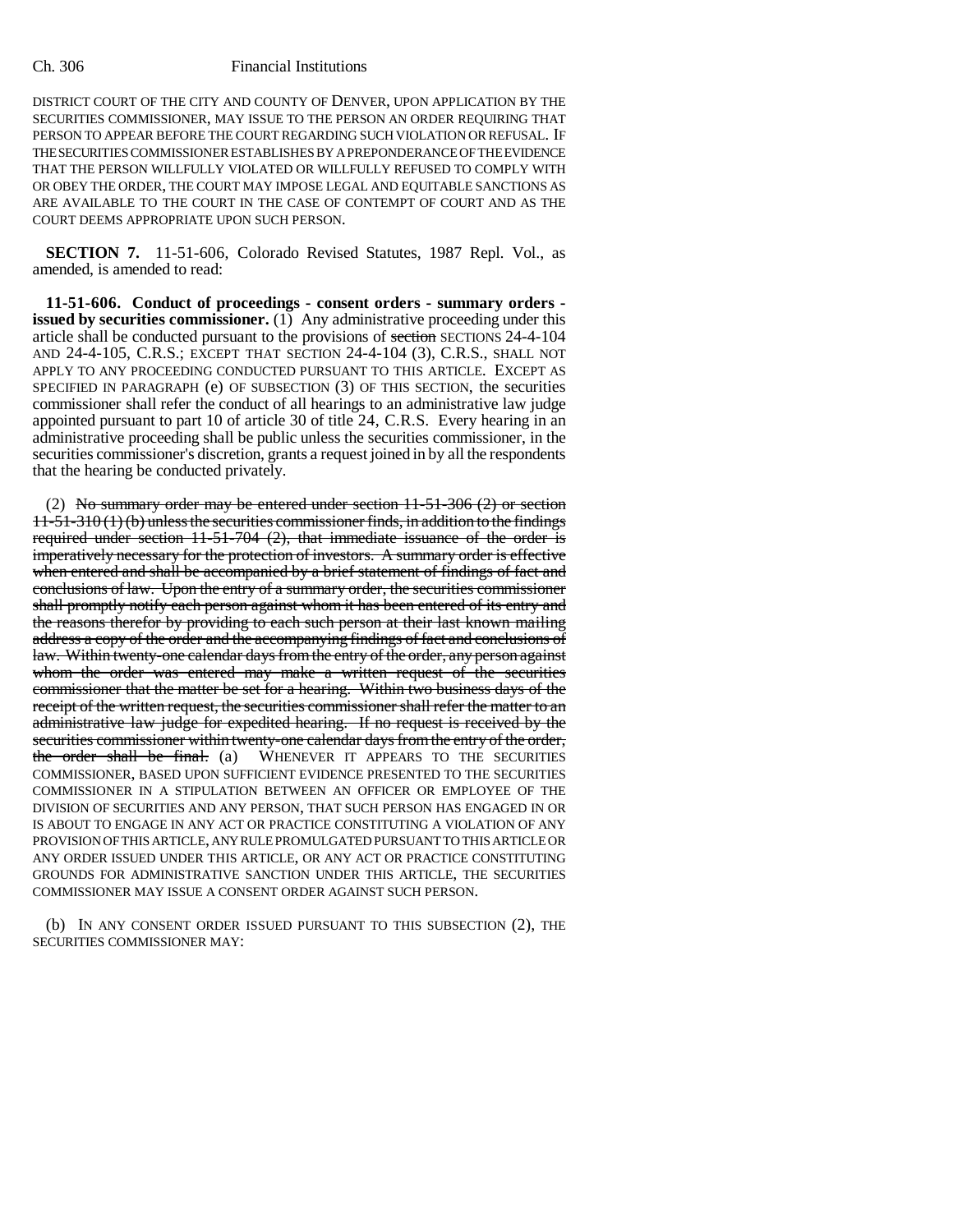(I) PROHIBIT THE RESPONDENT FROM ANY FURTHER VIOLATION OF ANY PROVISION, RULE, OR ORDER UNDER THIS ARTICLE THAT IS ALLEGED IN THE STIPULATION TO HAVE BEEN VIOLATED OR FROM ENGAGING IN THE CONDUCT ALLEGED IN THE STIPULATION AS GROUNDS FOR SANCTION UNDER THIS ARTICLE; AND

(II) IMPOSE CONDITIONS, LIMITATIONS, OR SANCTIONS AS STIPULATED.

(3) (a) IF IT APPEARS TO THE SECURITIES COMMISSIONER, BASED UPON SUFFICIENT EVIDENCE AS PRESENTED IN A PETITION BY AN OFFICER OR EMPLOYEE OF THE DIVISION OF SECURITIES, THAT, IN THE CASE OF A REGISTRATION STATEMENT SUBJECT TO THE ESCROW PROVISIONS IN SECTION  $11-51-302(5)$  OR  $(6)$ , THERE HAS BEEN A VIOLATION OF SUCH ESCROW PROVISIONS, OR, IN THE CASE OF ANY REGISTRATION STATEMENT UNDER SECTION 11-51-304, ANY OF THE GROUNDS SPECIFIED IN SECTION 11-51-306 (1) EXIST, THE SECURITIES COMMISSIONER MAY ENTER A SUMMARY STOP ORDER POSTPONING OR SUSPENDING THE EFFECTIVENESS OF THE REGISTRATION STATEMENT.

(b) IF IT APPEARS TO THE SECURITIES COMMISSIONER, BASED UPON SUFFICIENT EVIDENCE AS PRESENTED IN A PETITION BY AN OFFICER OR EMPLOYEE OF THE DIVISION OF SECURITIES, THAT SUFFICIENT GROUNDS EXIST UNDER SECTION 11-51-310 (1), THE SECURITIES COMMISSIONER MAY ENTER A SUMMARY ORDER UNDER SECTION 11-51-310 (1) (b) SUSPENDING THE EXEMPTION FROM SECURITIES REGISTRATION UNDER SECTION 11-51-307 (1) (g) AS TO A SPECIFIED SECURITY OR ISSUER PENDING FINAL DETERMINATION OF A PROCEEDING UNDER THAT SECTION.

(c) NO SUMMARY ORDER MAY BE ENTERED PURSUANT TO THIS SUBSECTION (3) UNLESS THE SECURITIES COMMISSIONER DETERMINES, IN ADDITION TO THE FINDINGS REQUIRED UNDER SECTION 11-51-704 (2), THAT IMMEDIATE ISSUANCE OF SUCH SUMMARY ORDER IS IMPERATIVELY NECESSARY FOR THE PROTECTION OF INVESTORS. AN ORDER ISSUED PURSUANT TO THIS SUBSECTION (3) IS EFFECTIVE WHEN ENTERED AND SHALL BE ACCOMPANIED BY A BRIEF STATEMENT OF FINDINGS OF FACT AND CONCLUSIONS OF LAW.

(d) UPON ENTERING A SUMMARY ORDER, THE SECURITIES COMMISSIONER SHALL PROMPTLY NOTIFY EACH PERSON AGAINST WHOM IT HAS BEEN ENTERED OF ITS ENTRY AND THE BASIS THEREFOR BY PROVIDING TO EACH SUCH PERSON AT SUCH PERSON'S LAST KNOWN MAILING ADDRESS A COPY OF THE ORDER AND THE ACCOMPANYING FINDINGS OF FACT AND CONCLUSIONS OF LAW.

(e) (I) ANY PERSON AGAINST WHOM A SUMMARY STOP ORDER OR SUMMARY ORDER SUSPENDING EXEMPTION HAS BEEN ENTERED MAY MAKE A WRITTEN REQUEST TO THE SECURITIES COMMISSIONER THAT THE MATTER BE SET FOR A HEARING IF SUCH REQUEST IS MADE WITHIN TWENTY-ONE CALENDAR DAYS AFTER THE DATE OF ENTRY OF THE ORDER. UPON RECEIPT OF SUCH REQUEST, THE SECURITIES COMMISSIONER SHALL NOTIFY THE CHAIRPERSON OF THE SECURITIES BOARD, AND THE CHAIRPERSON SHALL SET A DATE FOR A HEARING WITHIN TWENTY-ONE DAYS TO DETERMINE WHETHER TO CONTINUE THE SUMMARY ORDER.

(II) ANY SUCH HEARING BEFORE THE SECURITIES BOARD SHALL BE CONDUCTED PURSUANT TO THE PROVISIONS OF SECTION 24-4-105, C.R.S. FOLLOWING THE HEARING, THE SECURITIES BOARD SHALL ISSUE ITS INITIAL DECISION, ACCOMPANIED BY FINDINGS OF FACT AND CONCLUSIONS OF LAW. THE SECURITIES COMMISSIONER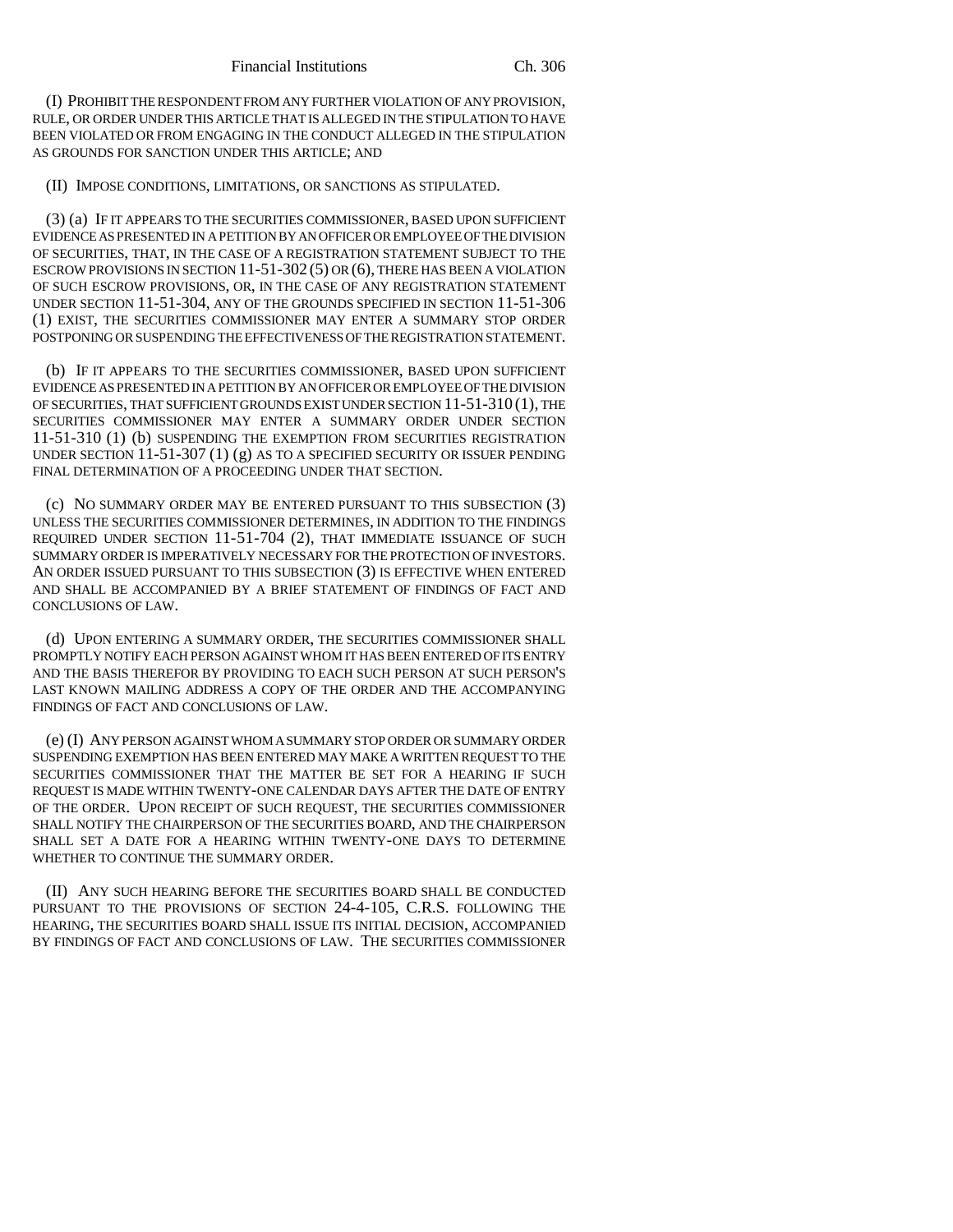#### Ch. 306 Financial Institutions

SHALL THEN ENTER A DECISION THAT SHALL BE A FINAL ORDER FOR PURPOSES OF JUDICIAL REVIEW PURSUANT TO SECTION 11-51-607.

(III) IF THE SECURITIES COMMISSIONER DOES NOT RECEIVE A REQUEST FOR A HEARING PURSUANT TO SUBPARAGRAPH (I) OF THIS PARAGRAPH (e), THE ORDER SHALL BECOME FINAL TWENTY-ONE CALENDAR DAYS AFTER THE ENTRY OF SUCH ORDER.

(4) (a) IF IT APPEARS TO THE SECURITIES COMMISSIONER, BASED UPON SUFFICIENT EVIDENCE AS PRESENTED IN A PETITION BY AN OFFICER OR EMPLOYEE OF THE DIVISION OF SECURITIES, THAT ANY OF THE GROUNDS SPECIFIED IN SECTION 11-51-410(1) EXIST AS TO ANY LICENSED PERSON OR, IN THE CASE OF A LICENSED BROKER-DEALER, A PARTNER, OFFICER, DIRECTOR, PERSON OCCUPYING A SIMILAR STATUS OR PERFORMING SIMILAR FUNCTIONS, OR A PERSON DIRECTLY OR INDIRECTLY CONTROLLING A BROKER-DEALER, THE SECURITIES COMMISSIONER MAY ISSUE TO SUCH PERSON AN ORDER TO SHOW CAUSE WHY THE SECURITIES COMMISSIONER SHOULD NOT SUMMARILY SUSPEND THE LICENSE OF THAT PERSON OR LIMIT OR IMPOSE CONDITIONS ON THE SECURITIES ACTIVITIES OF THAT PERSON PENDING FINAL DETERMINATION OF A PROCEEDING UNDER SECTIONS 24-4-104 AND 24-4-105, C.R.S. THE SECURITIES COMMISSIONER SHALL PROMPTLY NOTIFY THE CHAIRPERSON OF THE SECURITIES BOARD THAT AN ORDER TO SHOW CAUSE HAS BEEN ISSUED, AND THE CHAIRPERSON SHALL SET A DATE FOR HEARING ON SUCH ORDER BEFORE THE SECURITIES BOARD.

(b) ANY PERSON AGAINST WHOM AN ORDER TO SHOW CAUSE HAS BEEN ENTERED SHALL BE PROMPTLY NOTIFIED BY THE SECURITIES DIVISION OF THE ENTRY OF SUCH ORDER AND THE BASIS THEREFOR. SUCH NOTICE SHALL INCLUDE A COPY OF THE ORDER, AND SHALL INCLUDE THE DATE SET BY THE CHAIRPERSON OF THE SECURITIES BOARD FOR HEARING ON SUCH ORDER. IN THE CASE OF A BROKER-DEALER, THE NOTIFICATION SHALL BE SENT BOTH TO THE BROKER-DEALER'S LAST KNOWN MAILING ADDRESS AND, IF DIFFERENT, THE MOST CURRENT MAILING ADDRESS THE BROKER-DEALER HAS ON FILE WITH THE SECURITIES COMMISSIONER AS REQUIRED IN SECTION 11-51-407 (3). IN THE CASE OF A SALES REPRESENTATIVE, NOTIFICATION SHALL BE SENT TO THE SALES REPRESENTATIVE'S LAST KNOWN MAILING ADDRESS, THE MOST CURRENT MAILING ADDRESS THE SALES REPRESENTATIVE HAS ON FILE WITH THE SECURITIES COMMISSIONER AS REQUIRED IN SECTION 11-51-407 (3), AND THE LAST KNOWN MAILING ADDRESS OF THE BROKER-DEALER OR ISSUER FOR WHICH THE SALES REPRESENTATIVE IS LICENSED TO ACT.

(c) (I) THE HEARING ON THE ORDER TO SHOW CAUSE SHALL BE COMMENCED NO SOONER THAN SEVEN, NOR LATER THAN TWENTY, CALENDAR DAYS FOLLOWING THE DATE OF TRANSMISSION OF NOTIFICATION OF THE RESPONDENT BY THE DIVISION OF SECURITIES AS PROVIDED IN PARAGRAPH (b) OF THIS SUBSECTION (4).

(II) THE SECURITIES BOARD SHALL TAKE EVIDENCE AND HEAR ARGUMENTS FROM THE SECURITIES DIVISION AND THE RESPONDENT. IF THE RESPONDENT DOES NOT APPEAR, THE SECURITIES DIVISION MAY PROVIDE EVIDENCE THAT NOTIFICATION WAS PROMPTLY SENT BY THE SECURITIES DIVISION TO THE RESPONDENT PURSUANT TO PARAGRAPH (b) OF THIS SUBSECTION (4). IN THE CASE WHERE THE RESPONDENT DOES NOT APPEAR, THE SECURITIES COMMISSIONER MAY NOT ISSUE AN ORDER UNLESS THERE IS A FINDING BY THE SECURITIES BOARD THAT THERE IS REASONABLE BASIS TO BELIEVE THE RESPONDENT EITHER RECEIVED ACTUAL NOTICE, OR, AFTER REASONABLE SEARCH BY THE SECURITIES DIVISION, CANNOT BE LOCATED.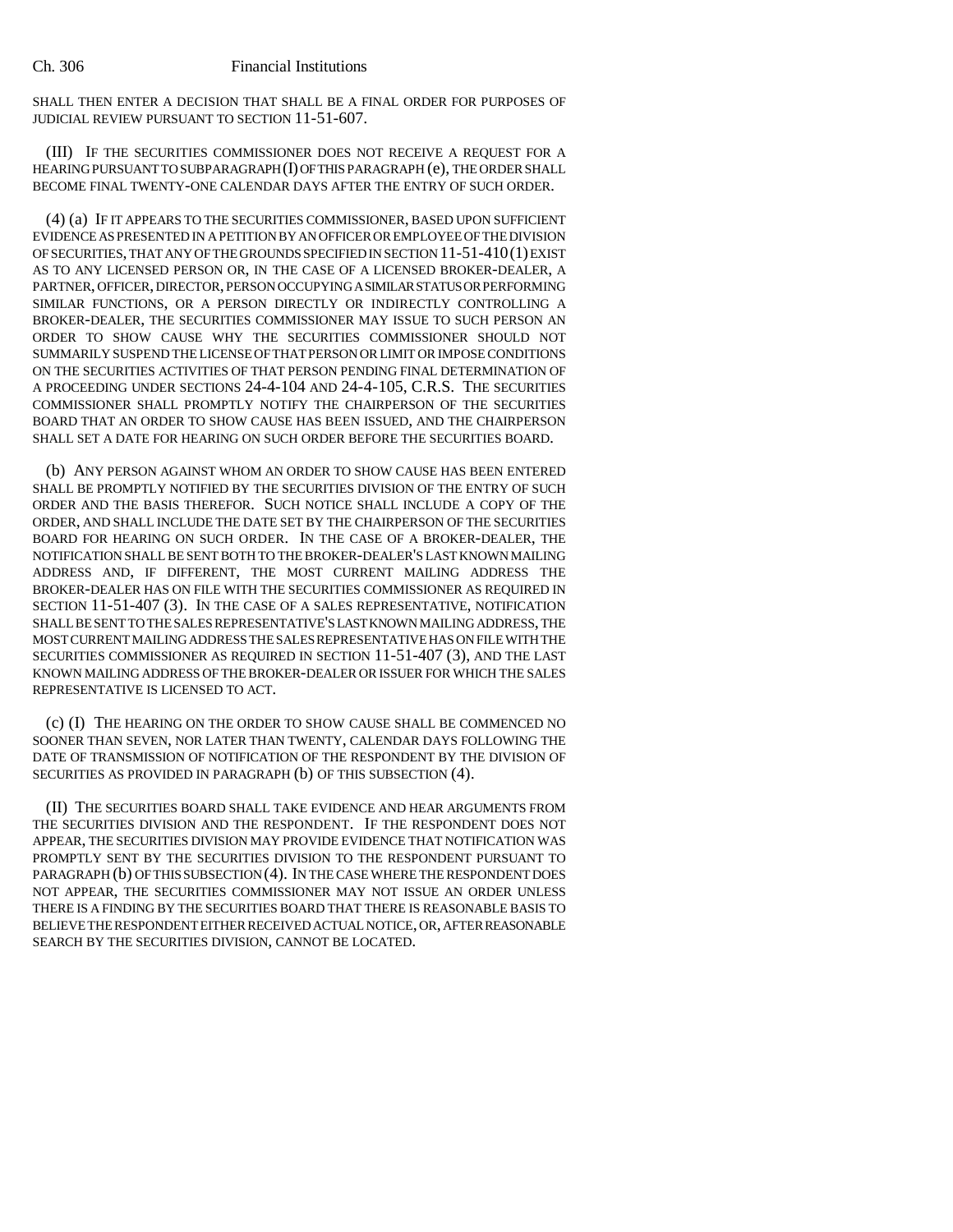(III) BASED ON THE EVIDENCE ENTERED AND ARGUMENTS HEARD AT THE HEARING, THE SECURITIES BOARD SHALL ENTER FINDINGS OF FACT, CONCLUSIONS OF LAW, AND ITS INITIAL DECISION RECOMMENDING TO THE SECURITIES COMMISSIONER THAT AN ORDER BE ENTERED EITHER DENYING THE PETITION OF THE SECURITIES DIVISION FOR SUMMARY ORDER OR SUSPENDING THE LICENSE OF THAT PERSON OR OTHERWISE LIMITING OR IMPOSING CONDITIONS ON THE SECURITIES ACTIVITIES OF THAT PERSON PENDING FINAL DETERMINATION OF A PROCEEDING UNDER SECTIONS 24-4-104 AND 24-4-105, C.R.S. EXCEPTIONS TO THE INITIAL DECISION OF THE SECURITIES BOARD MUST BE FILED WITH THE SECURITIES COMMISSIONER WITHIN TEN CALENDAR DAYS OF THE DATE OF ENTRY OF SUCH ORDER. THE SECURITIES COMMISSIONER SHALL THEN ISSUE AN ORDER, WHICH SHALL BE A FINAL ORDER FOR PURPOSES OF JUDICIAL REVIEW PURSUANT TO SECTION 11-51-607.

(d) ANY ORDER ENTERED UNDER PARAGRAPH (c) (III) OF THIS SUBSECTION (4) SUSPENDING A LICENSE OR OTHERWISE LIMITING OR IMPOSING CONDITIONS ON THE SECURITIES ACTIVITIES OF THE LICENSED PERSON SHALL REMAIN IN EFFECT DURING THE PENDENCY OF A PROCEEDING UNDER SECTIONS 24-4-104 AND 24-4-105, C.R.S., UNLESS VACATED OR MODIFIED ON JUDICIAL REVIEW PURSUANT TO SECTION 11-51-607 OR BY SUBSEQUENT ORDER OF THE SECURITIES COMMISSIONER AFTER NOTICE AND OPPORTUNITY FOR HEARING.

(5) NO ORDER UNDER SUBSECTION  $(3)$   $(b)$ ,  $(3)$   $(c)$ , OR  $(4)$   $(a)$  OF THIS SECTION MAY BE ENTERED BY THE SECURITIES COMMISSIONER UNLESS A PROCEEDING UNDER SECTIONS 24-4-104 AND 24-4-105, C.R.S., EITHER HAS BEEN COMMENCED, OR IS COMMENCED PROMPTLY FOLLOWING OR CONTEMPORANEOUSLY WITH THE ENTRY OF SUCH AN ORDER.

**SECTION 8.** 11-51-607 (1), Colorado Revised Statutes, 1987 Repl. Vol., as amended, is amended to read:

**11-51-607. Judicial review of orders.** (1) Any person aggrieved by a final order of the securities commissioner may obtain a review of the order in the district court of the city and county of Denver COURT OF APPEALS pursuant to the provisions of section 24-4-106 (11), C.R.S.

**SECTION 9.** 11-51-701, Colorado Revised Statutes, 1987 Repl. Vol., as amended, is amended to read:

**11-51-701. Division of securities - creation - powers and duties.** There is hereby created the division of securities within the department of regulatory agencies, the head of which shall be the commissioner of securities, who shall be appointed by the executive director of the department of regulatory agencies, pursuant to the provisions of section 13 of article XII of the state constitution, AND THE SECURITIES BOARD. The division shall be responsible for the administration of the provisions of articles 51, 53, and 59 of this title and part 7 of article 75 of title 24, C.R.S., and shall perform such other duties as are imposed upon it by law.

**SECTION 10.** Part 7 of article 51 of title 11, Colorado Revised Statutes, 1987 Repl. Vol., as amended, is amended BY THE ADDITION OF A NEW SECTION to read: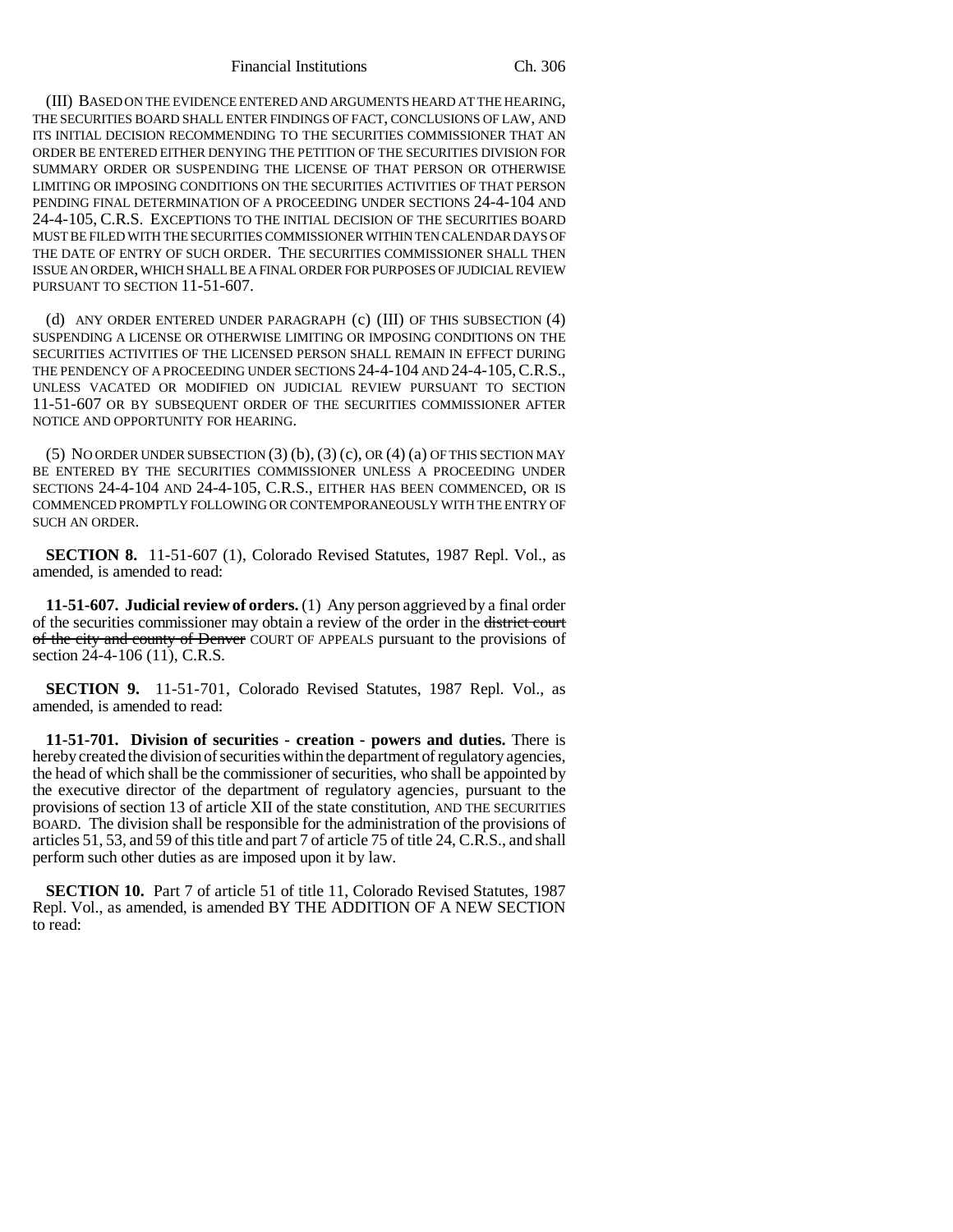**11-51-702.5. Securities board - creation - duties.** (1) THERE IS HEREBY CREATED THE SECURITIES BOARD WITHIN THE DEPARTMENT OF REGULATORY AGENCIES WHICH SHALL CONSIST OF FIVE PERSONS APPOINTED BY THE GOVERNOR, SUBJECT TO THE CONSENT AND APPROVAL OF THE SENATE, AS FOLLOWS:

(a) TWO PERSONS WHO ARE LICENSED BY THE STATE SUPREME COURT TO PRACTICE LAW IN THE STATE OF COLORADO AND WHO ARE CONVERSANT IN SECURITIES LAW;

(b) ONE PERSON CERTIFIED AS A CERTIFIED PUBLIC ACCOUNTANT PURSUANT TO ARTICLE 2 OF TITLE 12, C.R.S.; AND

(c) TWO PERSONS WHO ARE MEMBERS OF THE PUBLIC AT LARGE.

(2) (a) ONE OF THE MEMBERS OF THE SECURITIES BOARD SHALL RESIDE WEST OF THE CONTINENTAL DIVIDE.

(b) THE MEMBERS SHALL SERVE TERMS OF THREE YEARS WITH EACH TERM ENDING ON JULY 1 OF THE YEAR IN WHICH SUCH TERM EXPIRES; EXCEPT THAT INITIAL APPOINTMENTS SHALL BEGIN JANUARY 1, 1995, AND ONE OF THE MEMBERS INITIALLY APPOINTED PURSUANT TO PARAGRAPH (a) AND ONE OF THE MEMBERS INITIALLY APPOINTED PURSUANT TO PARAGRAPH (c) OF SUBSECTION (1) OF THIS SECTION SHALL SERVE UNTIL JULY 1, 2000, THE MEMBER INITIALLY APPOINTED PURSUANT TO PARAGRAPH (b) OF SUBSECTION (1) OF THIS SECTION SHALL SERVE UNTIL JULY 1, 2001, AND THE OTHER MEMBERS INITIALLY APPOINTED SHALL SERVE UNTIL JULY 1, 1999.

(c) ANY VACANCY ON THE SECURITIES BOARD OCCURRING BEFORE THE EXPIRATION OF THE TERM SHALL BE FILLED BY THE GOVERNOR FOR THE REMAINDER OF THE TERM.

(d) SECURITIES BOARD MEMBERS MAY BE REMOVED FOR CAUSE.

(e) SECURITIES BOARD MEMBERS SHALL BE REIMBURSED FOR ACTUAL AND NECESSARY EXPENSES, NOT TO INCLUDE OUT-OF-STATE TRAVEL EXPENSES.

(3) SECURITIES BOARD MEMBERS SHALL BE SUBJECT TO THE CONFLICT OF INTEREST LIMITATIONS PLACED ON OTHER EMPLOYEES OF THE DIVISION OF SECURITIES PURSUANT TO SECTION 11-51-703 (2).

(4) THE SECURITIES BOARD SHALL PROVIDE OVERSIGHT TO THE SECURITIES COMMISSIONER AND SHALL BE AVAILABLE TO ADVISE THE SECURITIES COMMISSIONER AT THE REQUEST OF THE SECURITIES COMMISSIONER ON ISSUES AFFECTING THE DIVISION OF SECURITIES AND SECURITIES REGULATIONS IN THE STATE.

(5) THE SECURITIES BOARD SHALL MEET AS OFTEN AS IS NECESSARY, BUT NO LESS THAN QUARTERLY. MEETINGS MAY BE CALLED BY THE CHAIRPERSON OF THE SECURITIES BOARD AT THE REQUEST OF THE SECURITIES COMMISSIONER OR ANY MEMBER OF THE SECURITIES BOARD.

(6) (a) THE SECURITIES BOARD SHALL AID AND ADVISE THE SECURITIES COMMISSIONER AT THE REQUEST OF THE SECURITIES COMMISSIONER IN CONNECTION WITH THE DUTIES OF THE SECURITIES COMMISSIONER UNDER ARTICLES 51, 53, AND 59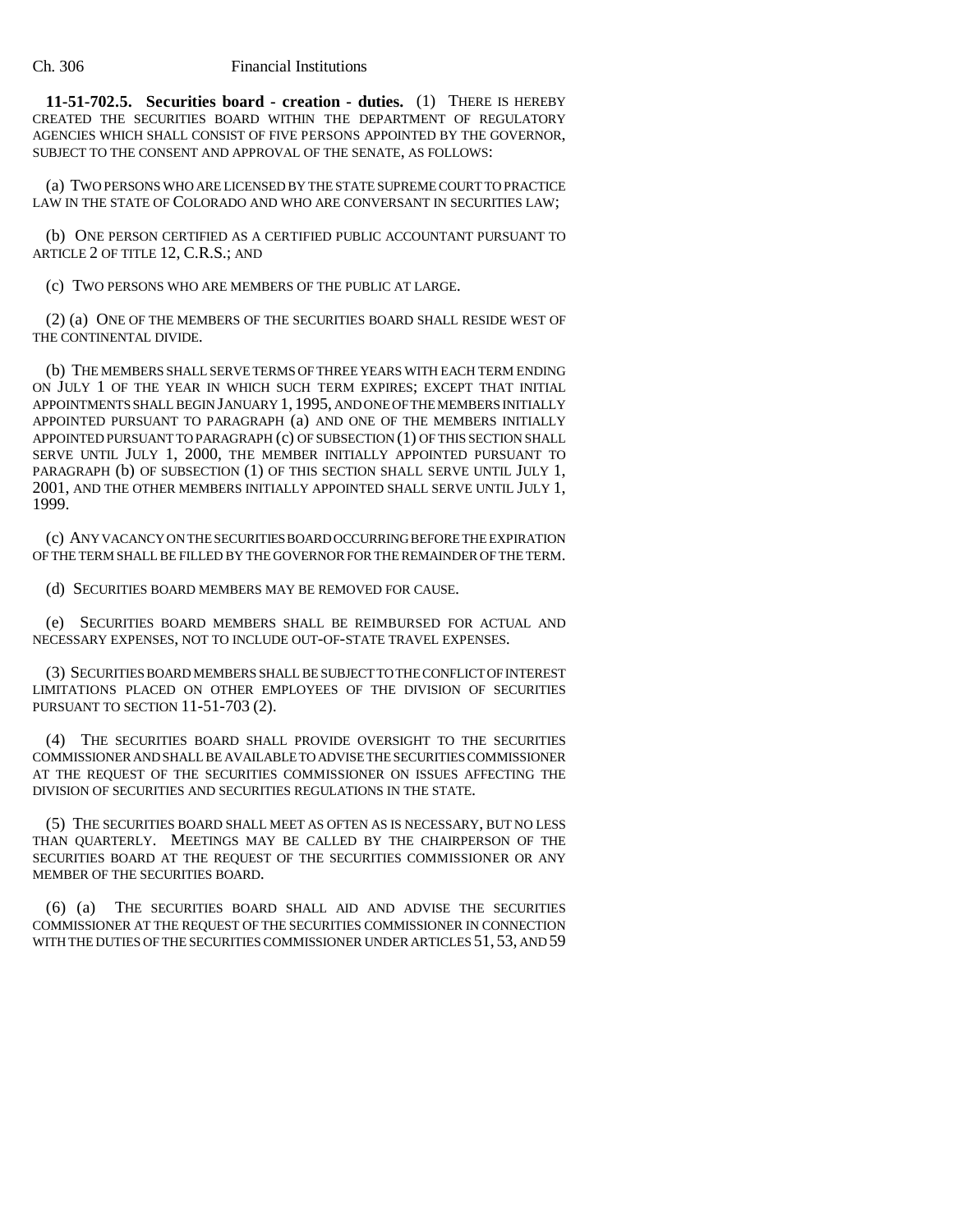OF THIS TITLE AND PART 7 OF ARTICLE 75 OF TITLE 24, C.R.S., INCLUDING BUT NOT LIMITED TO THE PROMULGATION OF RULES, ISSUANCE OF ORDERS, FORMULATION OF POLICIES, AND THE SETTING OF FEES UNDER SUCH ARTICLES AND OTHER ISSUES AFFECTING THE DIVISION OF SECURITIES AND SECURITIES REGULATION IN THE STATE.

(b) COMMENCING JULY 1, 1995, AND ONCE EVERY YEAR THEREAFTER, THE SECURITIES BOARD SHALL SUBMIT TO THE EXECUTIVE DIRECTOR OF THE DEPARTMENT OF REGULATORY AGENCIES ITS EVALUATION OF THE PERFORMANCE OF THE SECURITIES COMMISSIONER FOR THE PRECEDING YEAR.

(c) THE SECURITIES BOARD SHALL HEAR THE MATTERS DESCRIBED IN SECTION 11-51-606 (3) (e) AND (4) (d) AND ISSUE THE INITIAL DECISIONS AS PROVIDED THEREIN. THE CHAIRPERSON OF THE SECURITIES BOARD SHALL DETERMINE THE DATE AND PLACE FOR SUCH HEARINGS, AND MAY APPOINT A PANEL OF THE SECURITIES BOARD CONSISTING OF NO LESS THAN THREE BOARD MEMBERS TO CONDUCT SUCH HEARINGS. ANY HEARING HELD REGARDING AN ORDER ISSUED BY THE SECURITIES COMMISSIONER UNDER SECTION 11-51-604 (3) OR (4) SHALL BE HEARD BY THE SECURITIES BOARD.

(7) (a) THIS SECTION IS REPEALED, EFFECTIVE JULY 1, 2004.

(b) PRIOR TO SUCH REPEAL, THE FUNCTIONS OF THE SECURITIES BOARD SHALL BE REVIEWED AS PROVIDED FOR IN SECTION 24-34-104, C.R.S.

**SECTION 11.** 11-51-707 (3) (a), Colorado Revised Statutes, 1987 Repl. Vol., as amended, is amended to read:

**11-51-707. Collection of fees - division of securities cash fund created.** (3) (a) The division shall set the amount of each fee which it is authorized by law to collect under this article. The budget request and the fees for the division shall reflect direct and indirect costs. The division, in the discretion of the securities commissioner, may set registration fees payable under section 11-51-302 according to a scale of rates applied to the dollar amount of securities to be registered, with a maximum fee specified. The division, in the discretion of the securities commissioner, may set AN INVESTMENT COMPANY REGISTRATION RENEWAL FEE PAYABLE UNDER SECTION 11-51-302 (7) AND an exemption fee payable under section 11-51-307 (1) (k) for each series, portfolio, separate account, or fund of an open-end management company or unit investment trust. The division, in the discretion of the securities commissioner, may set registration fees payable under section 11-51-905 (4), according to a scale of rates applied to the asset size of the trust fund as of the date of registration. The division, in the discretion of the securities commissioner, may set annual fees payable under section 11-51-906 (4) (e), according to a scale of rates applied to the asset size of the trust fund as of the date of the filing of the annual audit.

**SECTION 12.** 11-51-803 (1), Colorado Revised Statutes, 1987 Repl. Vol., as amended, is amended to read:

**11-51-803. Repeal of article.** (1) This article is repealed, effective July 1, 1994 JULY 1, 2004.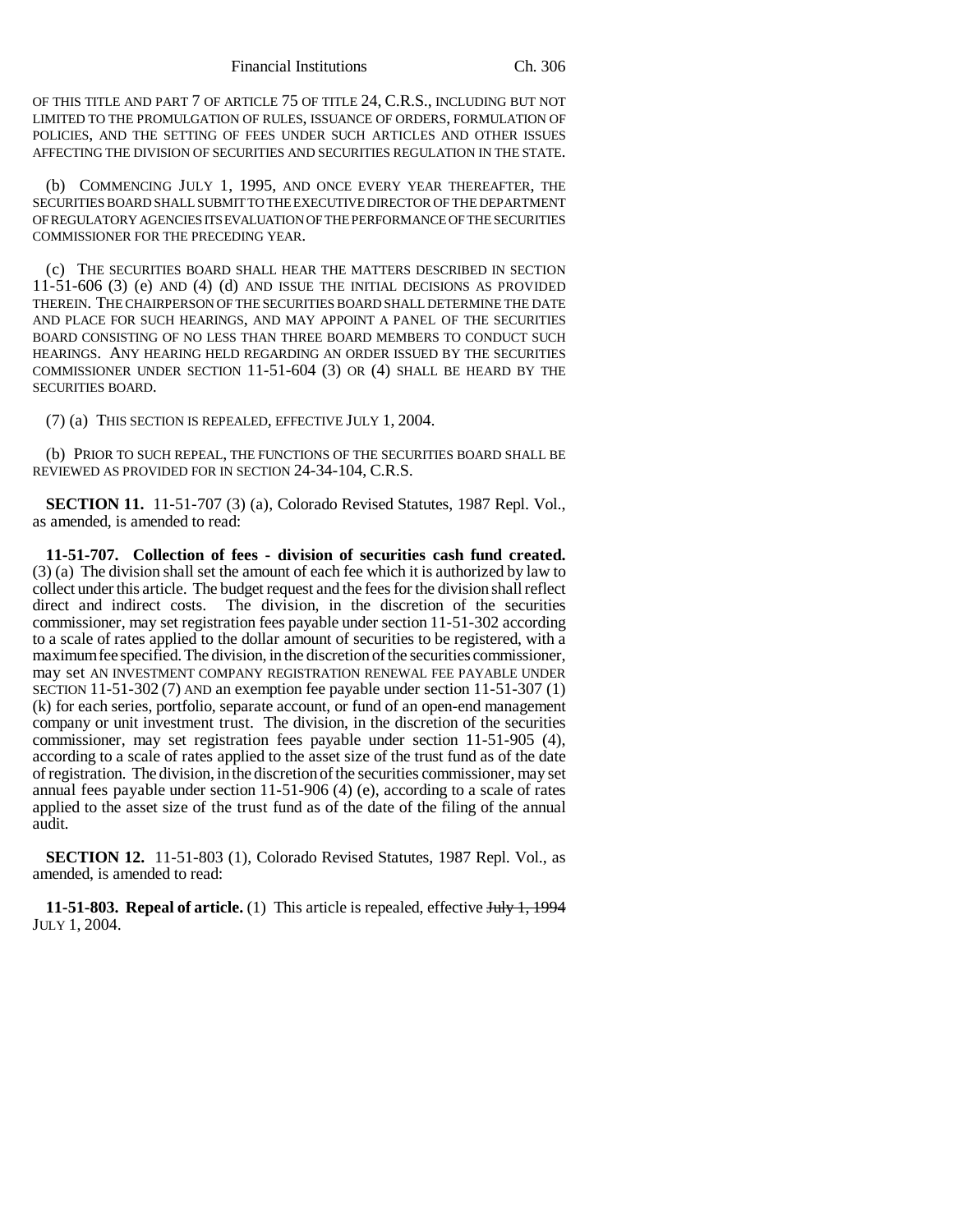**SECTION 13.** Part 2 of article 53 of title 11, Colorado Revised Statutes, 1987 Repl. Vol., as amended, is amended BY THE ADDITION OF A NEW SECTION to read:

**11-53-211. Interpretive opinions.** THE SECURITIES COMMISSIONER MAY HONOR REQUESTS FROM INTERESTED PERSONS FOR CONFIRMATION OF THE APPLICABILITY OF PARTICULAR EXCLUSIONS FROM THE DEFINITIONS SET FORTH IN SECTION 11-53-102, FOR THE APPLICABILITY OF EXEMPTIONS SET FORTH IN SECTIONS  $11-53-104$  and 11-53-105, AND FOR THE APPLICABILITY OF ANY OTHER PROVISION OF THIS ARTICLE. ANY PERSON MAKING SUCH A REQUEST SHALL PAY A NONREFUNDABLE FEE WHICH SHALL BE SET AND COLLECTED PURSUANT TO SECTION 11-51-707. IN RESPONSE TO ANY REQUEST FOR A CONFIRMATION OR OTHER INTERPRETIVE OPINION RECEIVED PURSUANT TO THIS SECTION, THE SECURITIES COMMISSIONER MAY WAIVE ANY CONDITION IMPOSED UNDER THIS ARTICLE AS IT APPLIES TO THE PERSON MAKING THE REQUEST.

**SECTION 14.** 11-59-106, Colorado Revised Statutes, 1987 Repl. Vol., as amended, is amended to read:

**11-59-106. Requirement for registration of district bonds.**  $\left\langle \uparrow \right\rangle$  It is unlawful for any district to issue bonds or for any other person to make a distribution of such bonds unless they are first registered with the securities commissioner under section 11-59-108 or unless the issuance of bonds is exempted under section 11-59-110.

(2) It is unlawful for any district to refinance bonds without the prior written approval of the securities commissioner.

**SECTION 15.** The introductory portion to 11-59-110 (1) and 11-59-110 (1) (i), Colorado Revised Statutes, 1987 Repl. Vol., as amended, are amended, and the said 11-59-110 is further amended BY THE ADDITION THE FOLLOWING NEW SUBSECTIONS, to read:

**11-59-110. Exemptions from registration.** (1) Subject to the requirements of subsection (2) of this section, the following issues of bonds by a district are exempted from section 11-59-106: ALL OF THE PROVISIONS OF SECTIONS 11-59-104 AND 11-59-106:

(i) Any issue of bonds by a district other than a special district that does not exceed two million dollars in the aggregate which has principal amounts payable from moneys other than the proceeds of an ad valorem tax, WHERE THE TOTAL OF SUCH OBLIGATIONS REPRESENTED BY THE ISSUE, TOGETHER WITH OTHER SUCH BONDS OF THE DISTRICT, DOES NOT AT THE TIME OF THE ISSUANCE EXCEED TWO MILLION DOLLARS;

(1.5) (a) THE SECURITIES COMMISSIONER MAY MAKE SUCH RULES, FORMS, AND ORDERS AS ARE NECESSARY TO IMPLEMENT THE PROVISIONS OF SUBSECTION (1) OF THIS SECTION AND TO DEFINE ANY TERMS CONTAINED THEREIN INSOFAR AS THE DEFINITIONS ARE NOT INCONSISTENT WITH THE PROVISIONS OF THIS ARTICLE.

(b) NO SUCH RULE, FORM, OR ORDER MAY BE MADE, AMENDED, OR RESCINDED UNLESS THE SECURITIES COMMISSIONER FINDS THAT THE ACTION IS NECESSARY OR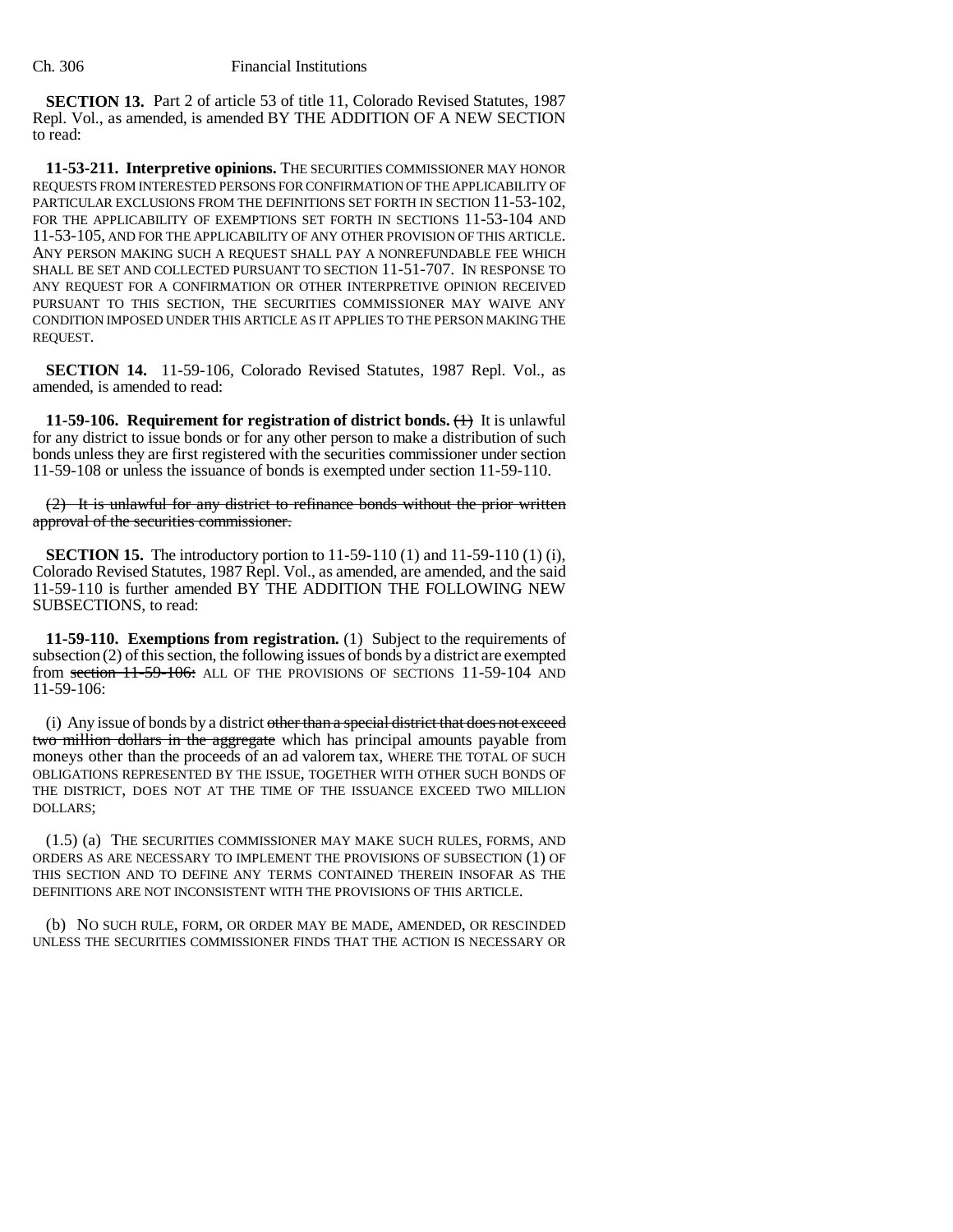Financial Institutions Ch. 306

APPROPRIATE IN THE PUBLIC INTEREST OR THE PROTECTION OF INVESTORS AND IS CONSISTENT WITH THE PURPOSES AND PROVISIONS OF THIS ARTICLE. IN PRESCRIBING RULES AND FORMS, THE SECURITIES COMMISSIONER MAY COOPERATE WITH THE SECURITIES AND EXCHANGE COMMISSION, THE MUNICIPAL SECURITIES RULE-MAKING BOARD, THE DEPARTMENT OF LOCAL AFFAIRS, AND THE STATE AUDITOR WITH A VIEW TO EFFECTUATING SUBSECTION (1) OF THIS SECTION AND TO ACHIEVING UNIFORMITY WHEREVER PRACTICABLE.

(c) THE SECURITIES COMMISSIONER MAY, BY RULE OR ORDER, PROVIDE MEANS BY WHICH BONDHOLDERS, AT THEIR EXPENSE, MAY COMMUNICATE WITH THE HOLDERS OF BONDS OF THE SAME DISTRICT SO LONG AS THE CONFIDENTIALITY OF THE NAMES AND ADDRESSES OF THE BONDHOLDERS IS PROTECTED.

(2.5) FOR PURPOSES OF THE APPLICATION OF THIS SECTION, EXEMPTION FROM REGISTRATION UNDER SUBSECTION (1) OF THIS SECTION SHALL NOT BE CONTINGENT UPON REVIEW OR APPROVAL OF ANY INFORMATION FILED WITH THE SECURITIES COMMISSIONER UNDER SUBSECTION (2) OF THIS SECTION.

**SECTION 16.** 24-1-122 (2) (e), Colorado Revised Statutes, 1988 Repl. Vol., is amended to read:

**24-1-122. Department of regulatory agencies - creation.** (2) The department of regulatory agencies shall consist of the following divisions:

(e) Division of securities, the head of which shall be the commissioner of securities. THE SECURITIES BOARD, CREATED IN SECTION 11-51-702.5, C.R.S., AND ITS POWERS, DUTIES, AND FUNCTIONS ARE TRANSFERRED BY A **TYPE 1** TRANSFER TO THE DEPARTMENT OF REGULATORY AGENCIES AND ALLOCATED TO THE DIVISION OF SECURITIES. The division of securities, and the office of commissioner of securities, created by article 51 of title 11, C.R.S., and their powers, duties, and functions are transferred by a **type 1** transfer to the department of regulatory agencies as the division of securities.

**SECTION 17.** 24-34-104 (23) (a) (III), Colorado Revised Statutes, 1988 Repl. Vol., is repealed as follows:

**24-34-104. General assembly review of regulatory agencies and functions for termination, continuation, or reestablishment.** (23) (a) The following divisions in the department of regulatory agencies shall terminate on July 1, 1994:

(III) The division of securities, created by article  $51$  of title  $11, C.R.S.$ 

**SECTION 18.** 24-34-104, Colorado Revised Statutes, 1988 Repl. Vol., as amended, is amended BY THE ADDITION OF A NEW SUBSECTION to read:

**24-34-104. General assembly review of regulatory agencies and functions for termination, continuation, or reestablishment.** (34) THE FOLLOWING BOARD AND DIVISION IN THE DEPARTMENT OF REGULATORY AGENCIES SHALL TERMINATE ON JULY 1, 2004:

(a) THE SECURITIES BOARD, CREATED IN SECTION 11-51-702.5, C.R.S.;